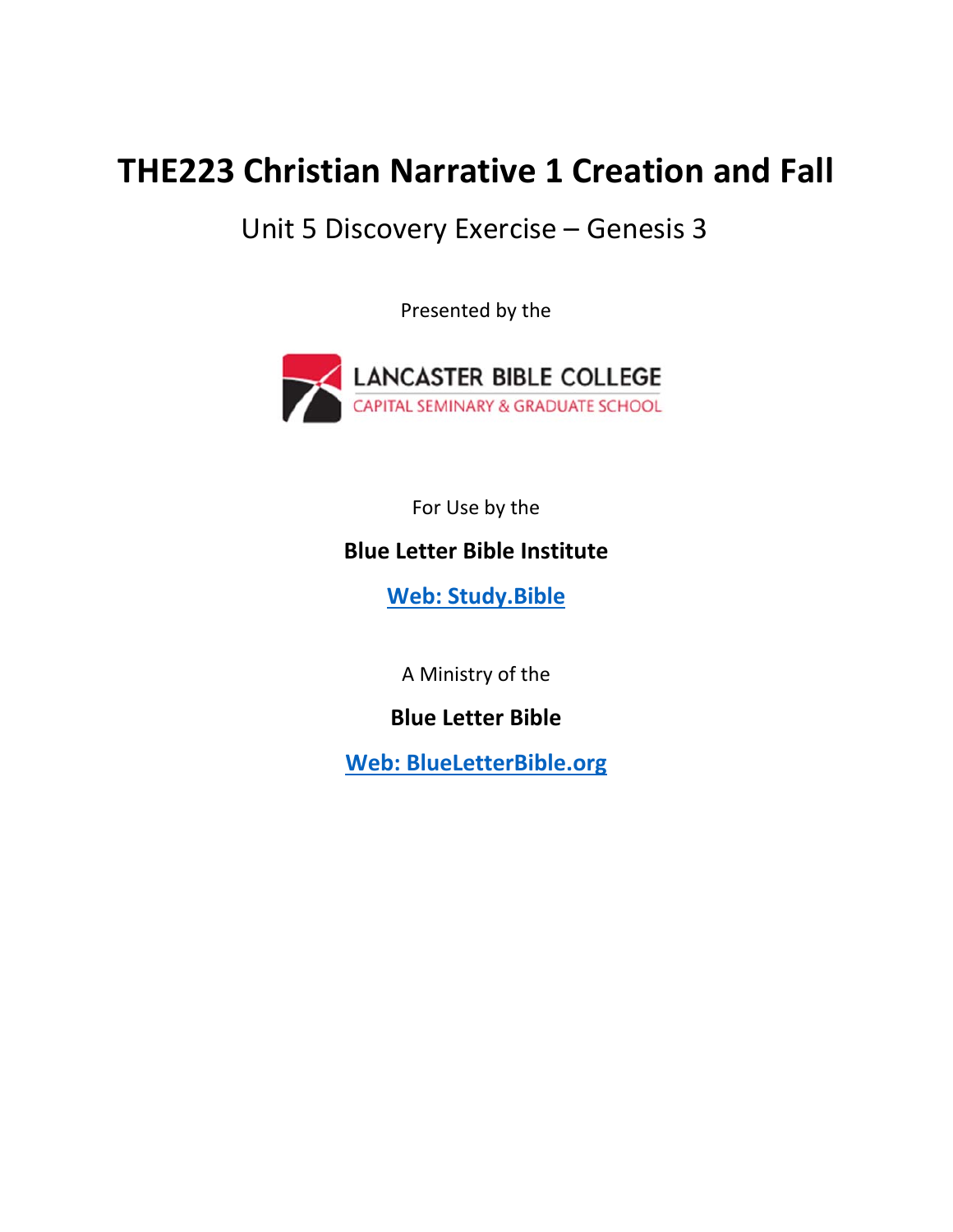### **Discovery Exercise 3 – Genesis 3**

#### Instructions:

The objective of this exercise is to gain a better understanding of what the biblical creation narrative communicates about the God of the Bible and how this part of God's story can help us live in right relationship with God.

- 1. Underline every reference to God speaking to someone in this text (underline both who God is talking to and what God is saying).
- 2. Double underline the command of God broken by Adam and Eve in this text.

3. Circle what Eve and Adam did with the fruit of the tree of knowledge.

4. Put a box around the phrases that help us see how Eve perceived the fruit of the tree.

5. Highlight the phrase that describes the activity of God on a normal day in the garden.

\_\_\_\_\_\_\_\_\_\_\_\_\_\_\_\_\_\_\_\_\_\_\_\_\_\_\_\_\_\_\_\_\_\_\_\_\_\_\_\_\_\_\_\_\_\_\_\_\_\_\_\_\_\_\_\_\_\_\_\_\_\_\_\_\_\_

\_\_\_\_\_\_\_\_\_\_\_\_\_\_\_\_\_\_\_\_\_\_\_\_\_\_\_\_\_\_\_\_\_\_\_\_\_\_\_\_\_\_\_\_\_\_\_\_\_\_\_\_\_\_\_\_\_\_\_\_\_\_\_\_\_\_

\_\_\_\_\_\_\_\_\_\_\_\_\_\_\_\_\_\_\_\_\_\_\_\_\_\_\_\_\_\_\_\_\_\_\_\_\_\_\_\_\_\_\_\_\_\_\_\_\_\_\_\_\_\_\_\_\_\_\_\_\_\_\_\_\_\_

\_\_\_\_\_\_\_\_\_\_\_\_\_\_\_\_\_\_\_\_\_\_\_\_\_\_\_\_\_\_\_\_\_\_\_\_\_\_\_\_\_\_\_\_\_\_\_\_\_\_\_\_\_\_\_\_\_\_\_\_\_\_\_\_\_\_

\_\_\_\_\_\_\_\_\_\_\_\_\_\_\_\_\_\_\_\_\_\_\_\_\_\_\_\_\_\_\_\_\_\_\_\_\_\_\_\_\_\_\_\_\_\_\_\_\_\_\_\_\_\_\_\_\_\_\_\_\_\_\_\_\_\_

\_\_\_\_\_\_\_\_\_\_\_\_\_\_\_\_\_\_\_\_\_\_\_\_\_\_\_\_\_\_\_\_\_\_\_\_\_\_\_\_\_\_\_\_\_\_\_\_\_\_\_\_\_\_\_\_\_\_\_\_\_\_\_\_\_\_

\_\_\_\_\_\_\_\_\_\_\_\_\_\_\_\_\_\_\_\_\_\_\_\_\_\_\_\_\_\_\_\_\_\_\_\_\_\_\_\_\_\_\_\_\_\_\_\_\_\_\_\_\_\_\_\_\_\_\_\_\_\_\_\_\_\_

\_\_\_\_\_\_\_\_\_\_\_\_\_\_\_\_\_\_\_\_\_\_\_\_\_\_\_\_\_\_\_\_\_\_\_\_\_\_\_\_\_\_\_\_\_\_\_\_\_\_\_\_\_\_\_\_\_\_\_\_\_\_\_\_\_\_

\_\_\_\_\_\_\_\_\_\_\_\_\_\_\_\_\_\_\_\_\_\_\_\_\_\_\_\_\_\_\_\_\_\_\_\_\_\_\_\_\_\_\_\_\_\_\_\_\_\_\_\_\_\_\_\_\_\_\_\_\_\_\_\_\_\_

\_\_\_\_\_\_\_\_\_\_\_\_\_\_\_\_\_\_\_\_\_\_\_\_\_\_\_\_\_\_\_\_\_\_\_\_\_\_\_\_\_\_\_\_\_\_\_\_\_\_\_\_\_\_\_\_\_\_\_\_\_\_\_\_\_\_

\_\_\_\_\_\_\_\_\_\_\_\_\_\_\_\_\_\_\_\_\_\_\_\_\_\_\_\_\_\_\_\_\_\_\_\_\_\_\_\_\_\_\_\_\_\_\_\_\_\_\_\_\_\_\_\_\_\_\_\_\_\_\_\_\_\_

\_\_\_\_\_\_\_\_\_\_\_\_\_\_\_\_\_\_\_\_\_\_\_\_\_\_\_\_\_\_\_\_\_\_\_\_\_\_\_\_\_\_\_\_\_\_\_\_\_\_\_\_\_\_\_\_\_\_\_\_\_\_\_\_\_\_

After completing this exercise respond to the following questions.

1. What do we learn about the God of the Bible from Genesis 3?

2. What do we learn about how humanity related to God after the Fall in Genesis 3?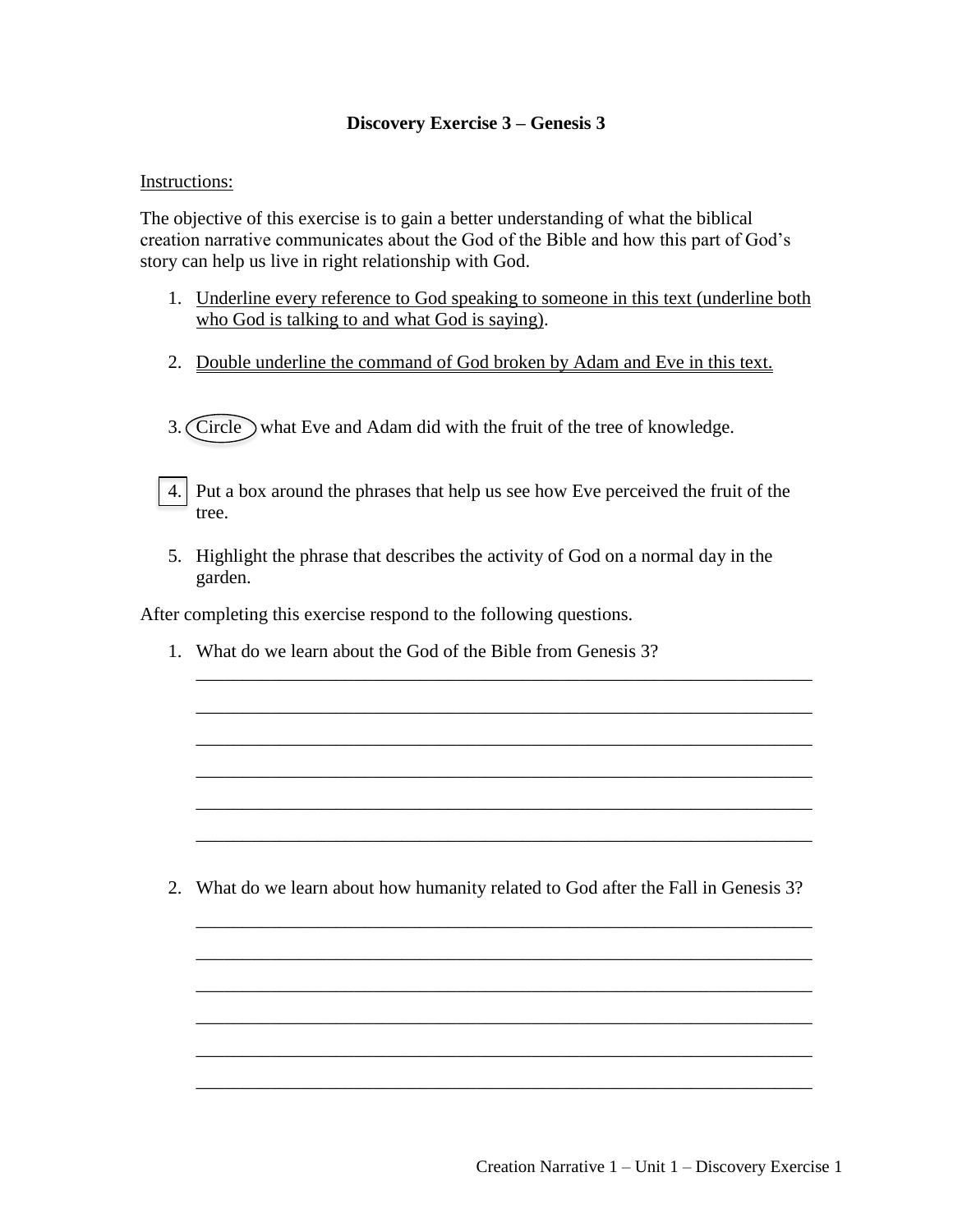#### **Genesis 3**

<sup>1</sup> Now the serpent was more crafty than any other beast of the field that the LORD God had made. He said to the woman, "Did God actually say, 'You shall not eat of any tree in the garden'?" <sup>2</sup> And the woman said to the serpent, "We may eat of the fruit of the trees in the garden, <sup>3</sup> but God said, 'You shall not eat of the fruit of the tree that is in the midst of the garden, neither shall you touch it, lest you die.' " <sup>4</sup> But the serpent said to the woman, "You will not surely die.<sup>5</sup> For God knows that when you eat of it your eyes will be opened, and you will be like God, knowing good and evil." <sup>6</sup> So when the woman saw that the tree was good for food, and that it was a delight to the eyes, and that the tree was to be desired to make one wise, she took of its fruit and ate, and she also gave some to her husband who was with her, and he ate.<sup>7</sup> Then the eyes of both were opened, and they knew that they were naked. And they sewed fig leaves together and made themselves loincloths. <sup>8</sup> And they heard the sound of the LORD God walking in the garden in the cool of the day, and the man and his wife hid themselves from the presence of the LORD God among the trees of the garden. <sup>9</sup> But the LORD God called to the man and said to him, "Where are you?" <sup>10</sup> And he said, "I heard the sound of you in the garden, and I was afraid, because I was naked, and I hid myself." <sup>11</sup> He said, "Who told you that you were naked? Have you eaten of the tree of which I commanded you not to eat?" <sup>12</sup> The man said, "The woman whom you gave to be with me, she gave me fruit of the tree, and I ate." <sup>13</sup> Then the LORD God said to the woman, "What is this that you have done?" The woman said, "The serpent deceived me, and I ate." <sup>14</sup> The LORD God said to the serpent, "Because you have done this, cursed are you above all livestock and above all beasts of the field; on your belly you shall go, and dust you shall eat all the days of your life. <sup>15</sup> I